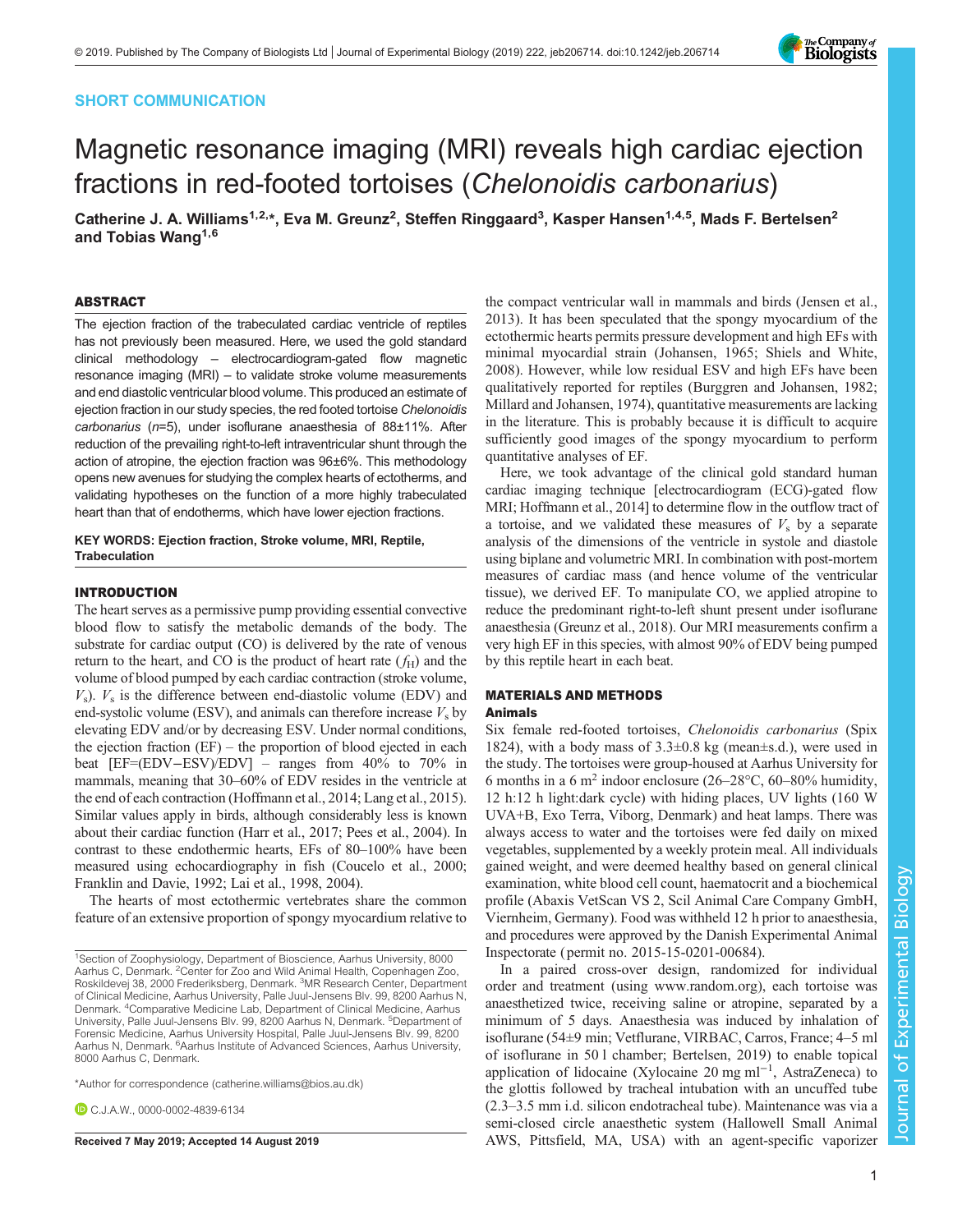| <b>List of abbreviations</b> |                                    |  |  |  |
|------------------------------|------------------------------------|--|--|--|
| CO                           | cardiac output                     |  |  |  |
| <b>ECG</b>                   | electrocardiogram                  |  |  |  |
| <b>EDV</b>                   | end-diastolic volume               |  |  |  |
| FF                           | ejection fraction                  |  |  |  |
| <b>ESV</b>                   | end-systolic volume                |  |  |  |
| ET <sub>iso</sub>            | end-tidal isoflurane concentration |  |  |  |
| $f_{\vdash}$                 | heart rate                         |  |  |  |
| <b>MRI</b>                   | magnetic resonance imaging         |  |  |  |
| V,                           | stroke volume                      |  |  |  |
|                              |                                    |  |  |  |

(Ventilator Tec 3, Iso Tec, Ohmeda GR Healthcare, Liverpool, UK) at 4 breaths min<sup>-1</sup> and a tidal volume of 12.5 ml kg<sup>-1</sup>; airway pressure at maximum inflation was  $12-15$  cm  $H<sub>2</sub>O$ . Atropine (in 0.9% saline, Sigma-Aldrich, 4 mg ml<sup>-1</sup>) or a matched volume of saline (0.9% sodium chloride, Fresenius Kabi, Uppsala, Sweden) was injected into the jugular vein immediately after intubation. MRI scanning commenced within 43±12 min of injection and lasted  $11-39$  min  $(18\pm8$  min).

End-tidal isoflurane concentration  $(ET<sub>Iso</sub>)$ , body temperature, respiration rate and heart rate  $(f_H)$  were recorded until the animals were placed in the MR-scanner, and again following scanning (equipment: IRMA AX+, Masimo, Sweden Nicolet Elite Doppler, 5 MHz probe, Natus Medical, Inc., Pleasanton, CA, USA). A body temperature of 29–31°C was maintained using an electric heating pad before scanning (Melissa 631-015, Adexi A/S, Skødstrup, Denmark).

MRI safety demands require modification of the ventilation equipment for scanning: longer tubing prefilled with 5% isoflurane was connected to allow uninterrupted mechanical ventilation and anaesthesia from outside the scan room. The tortoises were mechanically ventilated at a vaporizer setting of 5% isoflurane throughout to prohibit movement within the scanner.  $f<sub>H</sub>$  monitoring was switched to four-limb lead electrocardiogram via non-magnetic clinical attachments, and heating to a digital feedback warm air blower (SAII, Stony Brook, NY, USA). Internal temperature variation between scans of the same individual ranged from 0 to  $2.8^{\circ}$ C (1.2 $\pm$ 1.4°C, mean±s.d.).

#### MRI measurements: flow determination

Flow was measured as described by [Greunz et al. \(2018\)](#page-4-0) in a clinical 1.5 T MRI scanner (Philips Healthcare, Amsterdam, The Netherlands), with a head coil as receiver. Anatomical positioning was ascertained via initial localizer scans. Flow measurements orthogonal to the long axis of the heart were derived in the outflow tract using a 7-slice phase-contrast flow sequence ([Fig. 1A](#page-2-0): slice thickness 4 mm, voxel 0.8×0.8 mm at 27 frames per cardiac cycle with velocity sensitivity parameter 50 cm s<sup>-1</sup>; [Movies 3](http://jeb.biologists.org/lookup/doi/10.1242/jeb.206714.supplemental) and [4\)](http://jeb.biologists.org/lookup/doi/10.1242/jeb.206714.supplemental). Flow in the right and left pulmonary arteries, left aorta and right aorta or its branches was processed using software (Siswin, Aarhus, Denmark) developed in-house and analysed by two independent observers blind to the administration of atropine. Flow was determined in the first slice above the division of the pulmonary trunk into the left and right pulmonary arteries, where the circular cross-sectional appearance showed that the slice was orthogonal to the artery long axis. Cardiac long-axis views were used to ensure the atropine and saline group slice selection was comparable by confirming the distance from the aortic valves at systole with the slice used for flow measurement (saline distance 7.62±1.79 mm, atropine  $7.76 \pm 1.5$  mm; means $\pm$ s.d.). The region of interest was manually corrected over each of the vessels, and flow was calculated

in each vessel for each heart phase throughout the cardiac cycle [\(Greunz et al., 2018](#page-4-0)) ([Fig. 1](#page-2-0)B). Inter-observer error was 6%, regarded as acceptable to justify the flow determination method. The mean of the two observers' measurements was used for flow calculations. In one animal it was not possible to obtain good ECG-gated images, so data from this animal were excluded.

## MRI measurements: volume determination

Views of the heart were acquired via an ECG-gated balanced steadystate free precession sequence (slice thickness 2.5 mm and voxel size  $0.8 \times 0.8$  mm; [Movies 1](http://jeb.biologists.org/lookup/doi/10.1242/jeb.206714.supplemental) and [2](http://jeb.biologists.org/lookup/doi/10.1242/jeb.206714.supplemental)). The outer circumference of the ventricle and its length (aortic valve to apex), lateral width and breadth (ventral to dorsal) were marked for each cardiac phase [\(Fig. 1C](#page-2-0)). Atrial length and area were determined at peak systole and diastole from the slice with the largest atrial dimensions; however, the circumferential area throughout the stack was impossible to reliably determine for each atrium, given their complex shape and surrounding structures.

The images corresponding to peak systole and diastole were determined for each ventricle and separately for the atria, and the volume  $(v)$  of the ventricle was calculated from an ellipsoid equation (Eqn 1):

$$
v = \frac{4}{3}\pi \cdot 0.5l \cdot 0.5w \cdot 0.5b,
$$
 (1)

where  $l$  is length,  $w$  is width and  $b$  is breadth, and obtained from the sum of slice volumes calculated by multiplying the area of the ventricle in each slice by the slice thickness:  $v=\Sigma$ (slice area×slice thickness). The volume of the atria was estimated as a spheroid based on length and as an ellipsoid based on area in one long-axis image and radius based on atrial length from the same image. Stereological analysis of the ventricles was also attempted using a 5 mm random grid, but although EDV and ESV correlated well with values obtained from slice volume and ellipse measurements, the variability in the data was greater, and this approach was not taken further.

To further validate our methodology, an excised heart from a Trachemys scripta (Thunberg in Schoepff 1792) (0.94 kg male, killed with pentobarbital 400 mg kg<sup>-1</sup> via the subcarapacial sinus) was rinsed and placed in relaxing solution for 2 h (92 mmol l−<sup>1</sup> NaCl, 4.7 mmol l<sup>-1</sup> KCl, 1.18 mmol l<sup>-1</sup> NaH<sub>2</sub>PO<sub>4</sub>, 20 mmol l<sup>-1</sup> MgCl<sub>2</sub>, 1.17 mmol l<sup>−1</sup> MgSO<sub>4</sub>, 24 mmol l<sup>−1</sup> NaHCO<sub>3</sub>, 5.5 mmol l<sup>−1</sup> glucose, 2 mmol l−<sup>1</sup> EGTA, 0.025 mmol l−<sup>1</sup> EDTA, pH corrected to 7.4 with NaOH; Sigma-Aldrich Denmark A/S, Copenhagen, Denmark). The ventricle was catheterized via the pulmonary trunk, and the outflow tract and atria were tied off with silk (4/0, Kruuse, Langeskov, Denmark). Known volumes of relaxing solution (0.5, 1, 1.5, 2, 3 ml) were injected into the heart and the change in volume was calculated based on the same MRI methods as those used for intact Chelonoidis carbonarius. Slice thickness and voxel size were set at half those used in the tortoises, to give the same number of slices within the smaller ventricle. Stereological analysis of this heart using a 5 mm random grid analysed on all slices with over 400 points within the ventricle analysed revealed a good correspondence of volume determined from the MRI  $(V_d)$  with volume added  $(V_a)$  to the ventricle,  $V_d$ =0.9275 $V_a$ , with  $R^2$ =0.9959.

The mass of the ventricle of the five red-footed tortoises was determined (Sartorius R160P analytical balance) after they were killed with i.v. pentobarbital (400 mg kg−<sup>1</sup> via the jugular vein) following isoflurane induction. The heart was dissected free of surrounding tissue, placed in heparinized isotonic saline (final concentration 50 IU ml−<sup>1</sup> from 5000 IU ml−<sup>1</sup> heparin, Leo Pharma,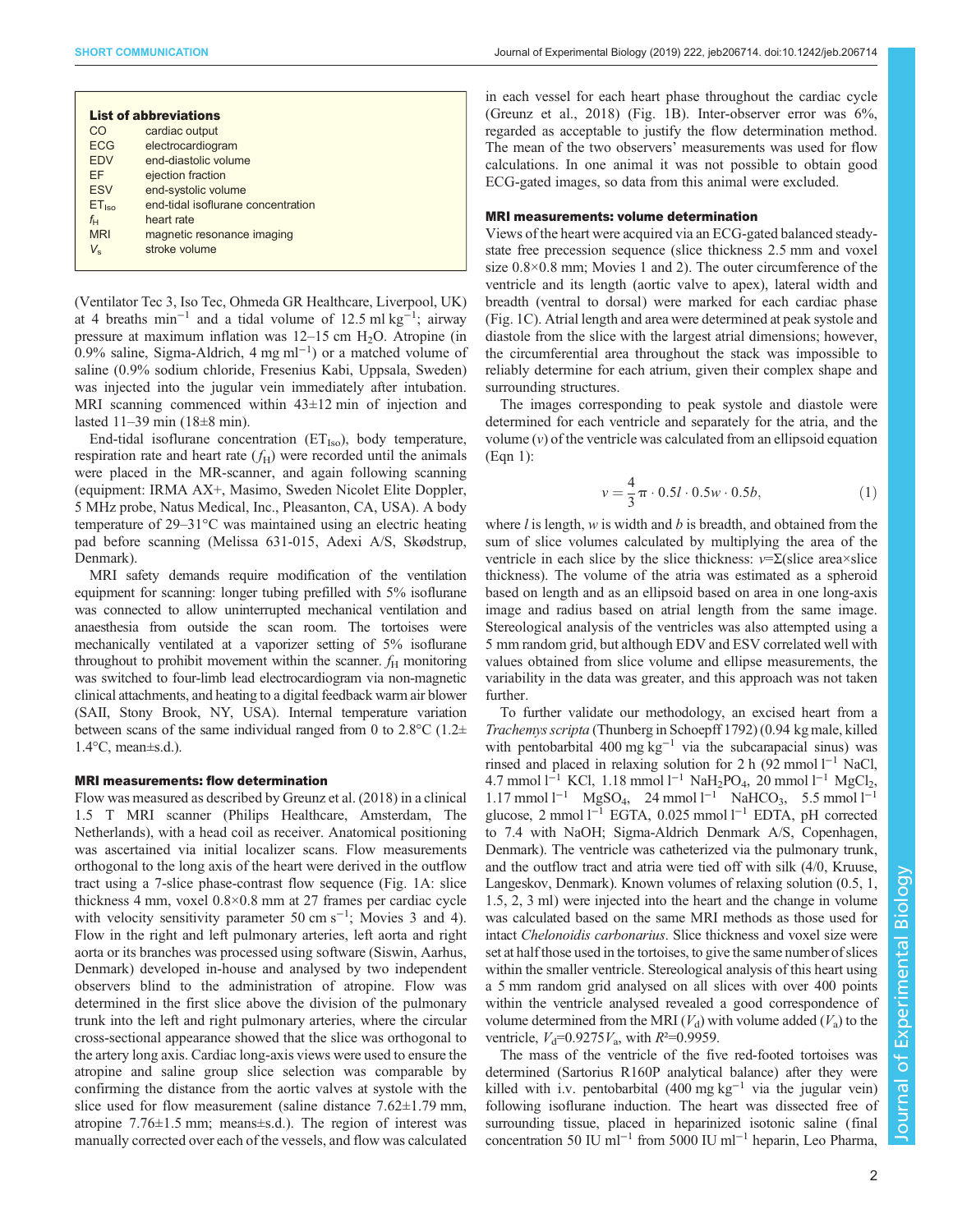<span id="page-2-0"></span>

Fig. 1. Electrocardiogram-gated magnetic resonance imaging (MRI) flow and chamber volume determination for a representative individual Chelonoidis carbonarius. (A) Modulus and velocity images showing regions of interest placed over the periaxial plane of the major arteries, orthogonal to flow, during ventricular contraction. The images are from an animal that received atropine, showing early high-velocity flow in the pulmonary arteries (white areas in the velocity image). 1, left pulmonary artery; 2, right pulmonary artery; 3, left aorta; 4, right aorta branch 1; 5, right aorta branch 2. (B) Flow (ml s−<sup>1</sup> kg−<sup>1</sup> ) over time (s) under isoflurane anaesthesia in saline (left) and atropine (right) treatments, produced from images in A. (Data replotted as mass specific from [Greunz et al., 2018](#page-4-0), and used to validate calculated values.) (C) Measurements of ventricle volume [ventricular width (green) and length (blue) in the coronal plane in the left column, and breadth (red) in the sagittal plane in the central column, used to calculate volume via the ellipsoid equation] and ventricle perimeter [(red) in the coronal plane, in the right column, used to calculate volume from volume slicing]. Images shown are from peak ventricular systole (upper panel) and diastole (lower panel). H, head/cranial; F, foot/caudal; R, right; L, left; A, anterior/ ventral; P, posterior/dorsal.

Ballerup, Denmark; in 0.9% saline, Fresenius Kabi) to aid the dispersion of blood from the chambers, rinsed in further saline, and the ventricle dissected at the atrioventricular border, blotted and weighed. Atria were used for determination of smooth muscle in a parallel study and were therefore not weighed.

The volume of the myocardium was initially calculated both from sedentary mammalian densities and from that used in fish studies, i.e. 1.05 g cm−<sup>3</sup> , which is also close to the measured value for python ventricular density of 1.068 g cm−<sup>3</sup> ([Franklin and Davie, 1992](#page-4-0); [Hansen et al., 2012](#page-4-0); [Vinnakota, 2004\)](#page-5-0) and to the value of 1.00 g cm−<sup>3</sup> commonly used in chelonian studies, where density is not known directly (e.g. [Joyce et al., 2014\)](#page-4-0).

The  $V<sub>s</sub>$  of the heart was calculated by subtracting images of peak systole from peak diastole and compared with the  $V_s$  produced from the flow measurements in the summed individual vessels. The calculated volumes were used to calculate the EF: blood EDV  $(EDV<sub>blood</sub>)$  values could be produced by correcting the measured

EDV for the presence of trabeculated spongy muscle within the cardiac silhouette, by subtracting ventricular cardiomyocyte volume as calculated using the mass of the ventricle and a cardiac muscle density of 1.05 mg cm<sup>-3</sup>. This density assumption and the small measurement error of ventricular mass measurements due to dissection and blotting may account for some measurements of over 100% EF (maximum 103% in one individual) after atropine treatment. Ejection fraction was calculated as:

$$
EF = (EDVblood - ESVblood)/EDVblood \times 100.
$$
 (2)

## Statistical analyses

Paired two-tailed *t*-tests with Welch's correction were used for analysis ([De Winter, 2013\)](#page-4-0) in R ([http://www.R-project.org/\)](http://www.R-project.org/) following [Mangiafico \(2016\).](#page-5-0) Histograms of difference of paired measurements were inspected to confirm no gross infringement of normality and homoscedasticity; differences were considered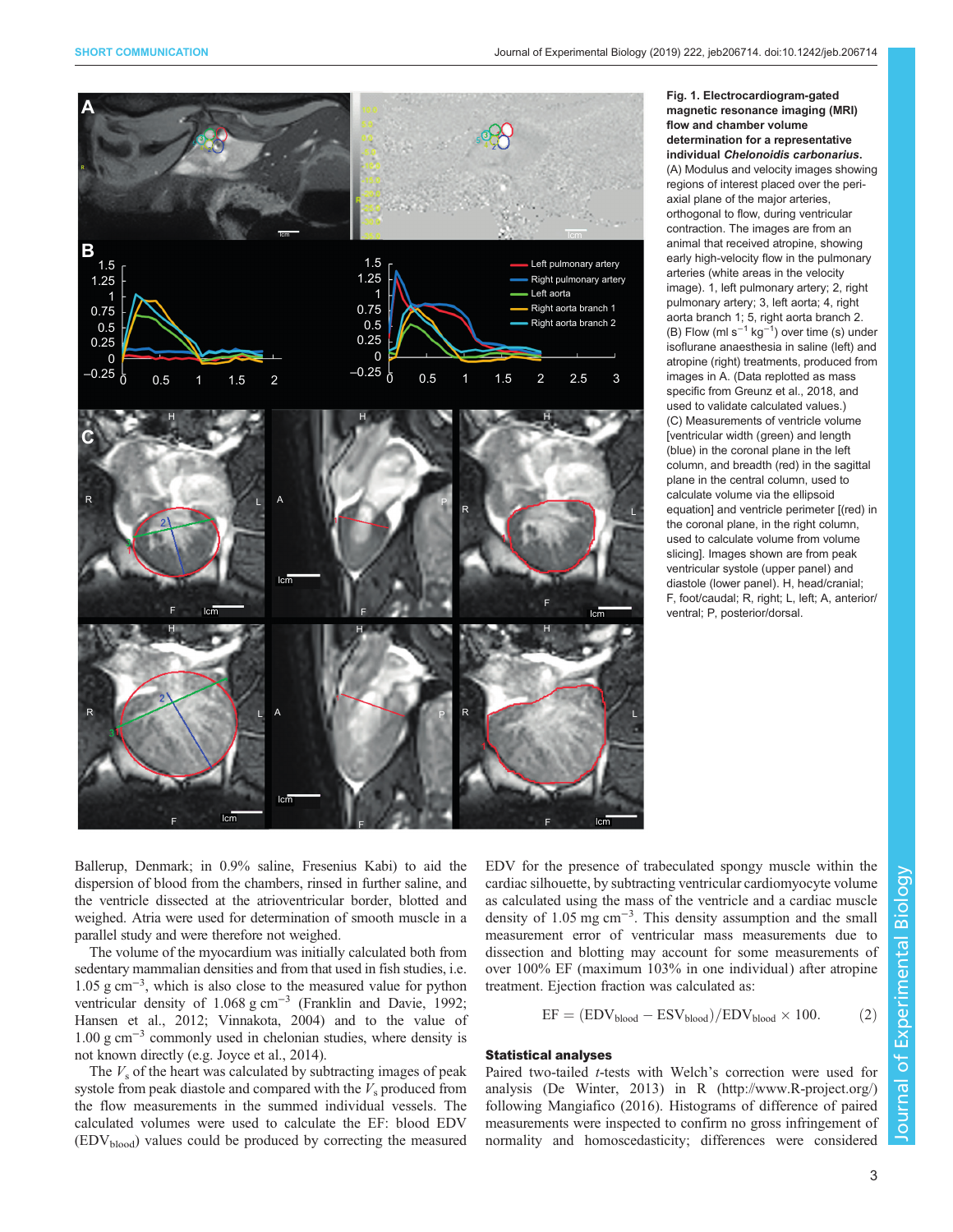statistically significant at  $P<0.05$ ; effect sizes were considered high at  $>0.8$  (Cohen's d); biological relevance is discussed below.

## RESULTS AND DISCUSSION

The cardiac cycle was visualized and flow was measured in five intact anaesthetized animals at high temporal resolution [\(Fig. 1A](#page-2-0),B; [Movies 1](http://movie.biologists.com/video/10.1242/jeb.206714/video-1) and [2](http://movie.biologists.com/video/10.1242/jeb.206714/video-2)). In accordance with similar flow measurements using surgically placed blood flow probes ([Joyce et al., 2018](#page-5-0); [Overgaard et al., 2002](#page-5-0); [Shelton and Burggren, 1976; Wang and](#page-5-0) [Hicks, 1996; White and Ross, 1966\)](#page-5-0), the MRI revealed earlier flow in the pulmonary arteries than in the aortae as a result of the lower afterload (end-diastolic arterial pressure) and the typical prolonged pulmonary flow profile that can be ascribed to high pulmonary compliance ([Fig. 1](#page-2-0)B). EFs in C. carbonarius were above 85% (Table 1), which is considerably higher than in mammals, but within the range measured by echocardiography in fish ([Franklin and](#page-4-0) [Davie, 1992](#page-4-0); [Lai et al., 2004](#page-5-0)).

As in mammalian hearts, the cardiomyocytes of spongy ectothermic hearts shorten by approximately 20% during contraction [\(Shiels and White, 2008](#page-5-0)). It is therefore believed that the very high EF of the ectothermic vertebrate heart is possibly due to the effective nature of many small chambers within the spongy myocardium, which can generate pressure and be almost completely emptied [\(Burggren et al., 2014](#page-4-0)) without a large strain on the myocytes as a result of Laplace's law ([Johansen, 1965\)](#page-4-0).

Calculated  $V<sub>s</sub>$  using slice volume and ellipsoid equation methods corresponded well to measured flow volume in all individuals, and to injected volumes in the excised Trachemys heart (Fig. 2). In the excised relaxed heart, the volume contained by the ventricle at zero filling pressure was 0.95–1.5 ml solution kg<sup>-1</sup> body mass, or 0.86– 1.37 ml solution  $g^{-1}$  ventricle mass. In the excised heart and *in vivo*, disc-based volumes were significantly higher than those calculated from the ellipsoid equation, probably partly due to partial volume effects. In this case, biplane MRI provided the best correlation with flow measurements when the intercept was not constrained  $(R^2)$ ellipse=0.93,  $R^2$  disc=0.85) given lower variability, while with the intercept constrained to 0, the regression for volumetric measurement lay closer to the line of identity (Fig. 2). Previous

Table 1. Cardiac parameters for isoflurane-anaesthetized Chelonoidis carbonarius treated with saline or atropine

|                                                                            | Saline          | Atropine        | P-value  |
|----------------------------------------------------------------------------|-----------------|-----------------|----------|
| Ventricle mass (g)                                                         | $4.67 \pm 0.83$ |                 |          |
| $f_H$ (beats min <sup>-1</sup> )                                           | 30±5            | $30+2$          | 1        |
| Ventricular parameters relative to body mass                               |                 |                 |          |
| Ventricular mass (q $kq^{-1}$ )                                            | $1.38 + 0.18$   |                 |          |
| $V_{\rm s,flow}$ (ml kg <sup>-1</sup> )                                    | $1.93 \pm 0.38$ | $3.15 \pm 0.67$ | 0.001965 |
| EDV blood (ml $kq^{-1}$ )                                                  | $1.99 \pm 0.48$ | $3.14 \pm 0.63$ | 0.002256 |
| ESV blood (ml $kq^{-1}$ )                                                  | $0.23 \pm 0.20$ | $0.12 \pm 0.19$ | 0.220571 |
| $V_{s,calculated}$ (ml $kg^{-1}$ )                                         | $1.76 \pm 0.47$ | $3.02 \pm 0.69$ | 0.005233 |
| CO $(f_H \times V_{\rm s\ flow})$ (ml kg <sup>-1</sup> min <sup>-1</sup> ) | 56.99±9.28      | 94.89±22.33     | 0.022597 |
| EF $(%)$                                                                   | 88.37±10.61     | 96.05±6.08      | 0.137617 |
| Atrial parameters relative to body mass                                    |                 |                 |          |
| Right atrial volume (diastole, ml $kq^{-1}$ )                              | $1.50 \pm 0.80$ | $2.59 + 1.06$   |          |
| Right atrial volume (systole, ml $kq^{-1}$ )                               | $0.41 \pm 0.30$ | $0.79 \pm 0.44$ |          |
| Right atrial $V_s$ (ml kg <sup>-1</sup> )                                  | $1.09 \pm 0.64$ | $1.80 \pm 0.72$ |          |
| Left atrial volume (diastole, ml $kg^{-1}$ )                               | $0.63 \pm 0.29$ | $1.36 \pm 0.92$ |          |
| Left atrial volume (systole, ml $kq^{-1}$ )                                | $0.24 \pm 0.13$ | $0.31 \pm 0.13$ |          |
| Left atrial $V_s$ (ml kg <sup>-1</sup> )                                   | $0.39 + 0.22$   | $1.04 \pm 0.81$ |          |

Data are means±s.d., calculated using the ellipse method. P-values are reported for paired two-tailed  $t$ -test.  $n=5$ .

 $V_s$ , stroke volume obtained from flow or calculated; EDV, end-diastolic volume; ESV, end-systolic volume; CO, cardiac output; EF, ejection fraction.

reports revealed some disparity between biplane and volumetric measurements in axolotls and humans using echocardiography or MRI, with a tendency to obtain smaller EFs with volumetric measurements in comparison with biplane measurements [\(Chuang](#page-4-0) [et al., 2000; Gomes et al., 2018](#page-4-0)). This was also the case in our study, where volumetric measurements led to slightly, but statistically significantly lower EFs  $(81 \pm 12\%$  and  $87 \pm 8\%$  after atropine). Although the values of cardiac flow were statistically different from those obtained by the ellipsoid equation, the results show that the biological significance of method choice was low at the COs studied here. As shown in Fig. 2, the regressions for the volumes produced by the two methods diverge slightly at higher blood flows. Volumetric measurements are more difficult in smaller hearts because of the partial volume effect, and greater resolution scans may be required with specimens smaller than those studied here. EF, as expected, remained very high after atropine although EDV increased as a result of the increased rate of venous return from the pulmonary circulation.

Mass-adjusted  $V<sub>s</sub>$  (Table 1) after atropine was similar to the 3.3 $\pm$ 0.3 and 3.07±0.69 ml kg−<sup>1</sup> min−<sup>1</sup> recorded during ventilation or physical activity in recovered Trachemys scripta and Testudo graeca [\(Joyce et al., 2018](#page-5-0); [Krosniunas and Hicks, 2003](#page-5-0); [Shelton](#page-5-0) [and Burggren, 1976](#page-5-0)).  $V_s$ , however, was lower in our isofluraneanaesthetized tortoises without atropine than in the apnoeic or diving conscious chelonians described in those studies, but similar to that in pentobarbital-anaesthetized Trachemys (e.g. [Comeau and](#page-4-0) [Hicks, 1994\)](#page-4-0).  $f_H$  at 30°C was similar to that previously reported for conscious chelonians allowing for  $Q_{10}$  effects of body temperature [\(Johnson et al., 2008;](#page-4-0) [Joyce et al., 2018](#page-5-0); [Kinney et al., 1977](#page-5-0); [Kischinovsky et al., 2013; Krosniunas and Hicks, 2003; Shelton](#page-5-0) [and Burggren, 1976](#page-5-0); [Wang and Hicks, 1996\)](#page-5-0), and lower than that of pentobarbital-anaesthetized or extensively handled animals



Fig. 2. Verification of calculated stroke volume  $(V_s)$  using flow measurements. Calculated  $V_s$  plotted against measured  $V_s$  (from outflow tract flow or injected volume) for atropine-treated (1 mg kg<sup>-1</sup>; yellow circles) and saline-treated (blue circles) C. carbonarius ( $n=5$ ) and an excised heart from Trachemys scripta ( $n=1$ ; open circles). Darker symbols are those where volume was calculated via slice volume (SV) measurements, lighter symbols correspond to the use of the ellipsoid equation (EE). A line of identity and regression lines for the use of slice volume measurements and the ellipsoid equation, all with the intercept constrained to 0, are indicated.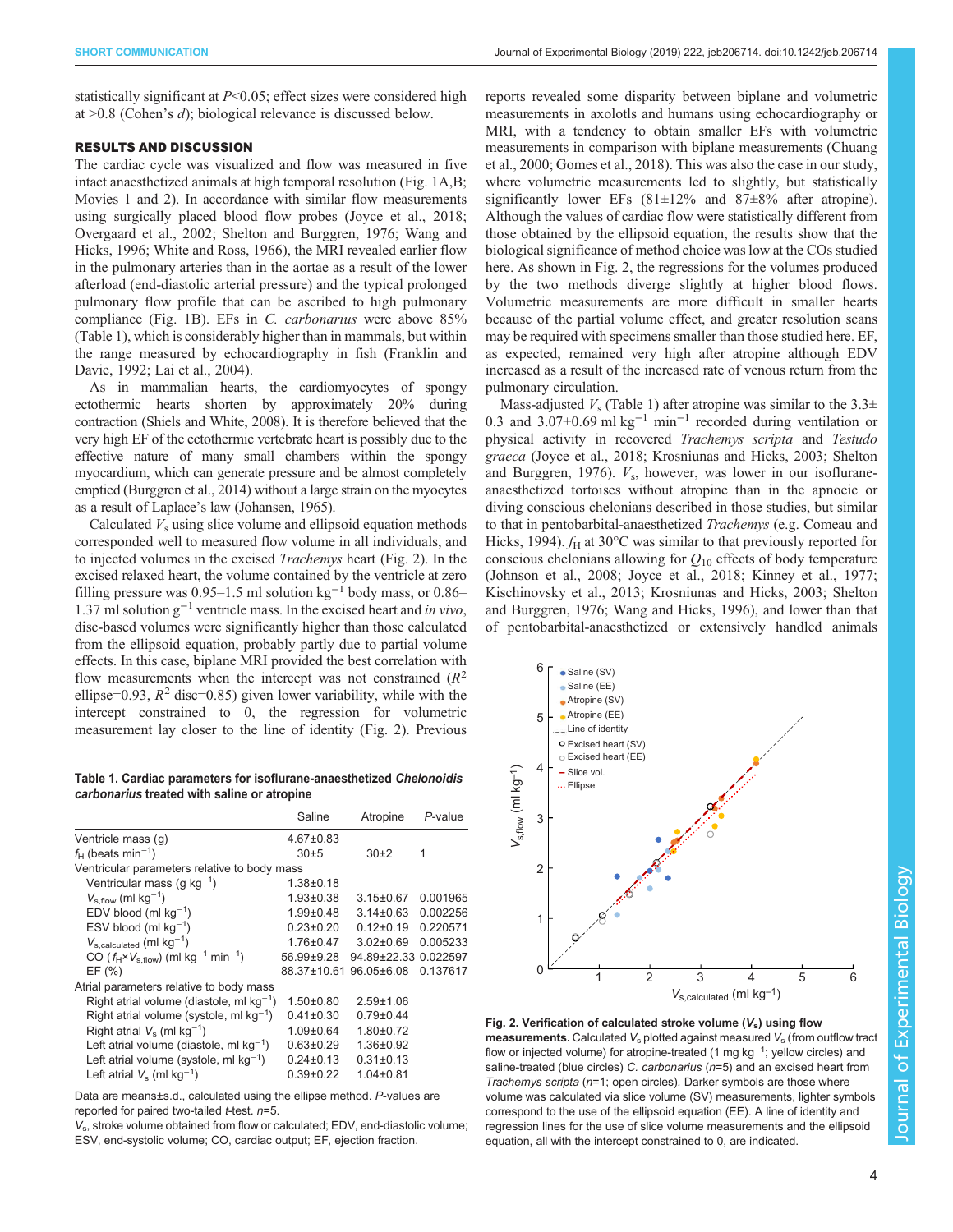<span id="page-4-0"></span>(Cermakova et al., 2018; Comeau and Hicks, 1994; Crossley et al., 1998; [Joyce et al., 2018](#page-5-0)). The failure of atropine to increase  $f_H$  was unexpected, particularly given the marked effects on the pulmonary circulation that also obey an inhibitory vagal influence (Burggren, 1975), and may be attributed to the isoflurane anaesthesia. It is possible that the direct cardio-depressive effect of isoflurane may have lowered the EF (Housmans et al., 2000; [Murray et al., 1989\)](#page-5-0). Alternatively, or in addition, isoflurane may have reduced the afterload (through arterial hypotension), which could increase EF compared with that in conscious tortoises, given the steep negative relationship between  $V_s$  and afterload in chelonians (Farrell et al., 1994; [Joyce et al., 2016](#page-5-0)). Measurements were taken at 60 min of anaesthesia, under presumed steady state, but any effect of isoflurane on EF and CO may have been magnified in the atropine group if atropine, by reducing the right-to-left shunt, led to a greater arterial concentration of isoflurane. Measurements of arterial and venous pressure would enable a disentangling of the effects of atropine, isoflurane and central and peripheral vascular effects of the anaesthetic on EF.

Atropine caused the expected rise in pulmonary blood flow. The rise in pulmonary venous return increased EDV and resulted in a doubling of CO (saline versus atropine  $P=0.023$ ) with an elimination of the net right-to-left shunt seen under isoflurane anaesthesia alone as reported in our earlier study (Greunz et al., 2018). Only tentative conclusions can be drawn from our atrial measurements given the great variation in shape observed in the MRI within the studied individuals, but the most concrete measure is of atrial length. In the right atrium, little change was observed in the length and calculated  $V_s$ of the atria following treatment with atropine; however, there was a tendency for increased  $V<sub>s</sub>$  of the left atrium after atropine, consistent with increased pulmonary venous return. The measured CO under saline and atropine was similar to previous reports in chelonia during apnoea and ventilation, or rest and activity, respectively ([Joyce et al.,](#page-5-0) [2018](#page-5-0); [Krosniunas and Hicks, 2003; Shelton and Burggren, 1976\)](#page-5-0). Larger disparities in CO have been reported in some experimental dives in Trachemys [\(Wang and Hicks, 1996](#page-5-0); [White and Ross, 1966\)](#page-5-0). In conclusion, ECG-gated MRI can provide high-resolution data for analysis of the cardiac cycle in complex cardiovascular systems, and here allows us to present the first measurement of high EFs in a reptile.

## Acknowledgements

We gratefully acknowledge the excellent animal care of Heidi Meldgaard Jensen and Claus Wandborg, and the helpful contributions of anonymous reviewers to the final manuscript.

## Competing interests

The authors declare no competing or financial interests.

#### Author contributions

Conceptualization: C.J.A.W., E.M.G., S.R., K.H., M.F.B., T.W.; Methodology: C.J.A.W., E.M.G., S.R., K.H., T.W.; Software: S.R.; Validation: S.R.; Formal analysis: C.J.A.W., S.R., K.H.; Investigation: C.J.A.W., E.M.G.; Data curation: C.J.A.W.; Writing - original draft: C.J.A.W.; Writing - review & editing: C.J.A.W., E.M.G., S.R., K.H., M.F.B., T.W.; Visualization: C.J.A.W.; Supervision: S.R., M.F.B., T.W.; Project administration: C.J.A.W., M.F.B., T.W.; Funding acquisition: C.J.A.W., M.F.B., T.W.

#### Funding

C.J.A.W. gratefully acknowledges funding from the Novo Nordisk Foundation, E.M.G. is funded by a grant from the Annie and Otto Johs. Detlefs' Foundation, and T.W. is funded by the Danish Council for Independent Research, Natural Sciences (Det Frie Forskningsråd | Natur og Univers, FNU).

#### Supplementary information

Supplementary information available online at <http://jeb.biologists.org/lookup/doi/10.1242/jeb.206714.supplemental>

#### References

- Bertelsen, M. F. (2019). Anaesthesia and analgesia. In BSAVA Manual of Reptiles, pp. 200-209. British Small Animal Veterinary Association.
- Burggren, W. W. (1975). A quantitative analysis of ventilation tachycardia and its control in two chelonians, Pseudemys scripta and Testudo graeca. J. Exp. Biol. 63, 367-380.
- Burggren, W. and Johansen, K. (1982). Ventricular haemodynamics in the monitor lizard varanus ex anthematicus: pulmonary and systemic pressure separation. J. Exp. Biol. 96, 343-354.
- [Burggren, W. W., Christoffels, V. M., Crossley, D. A., Enok, S., Farrell, A. P.,](https://doi.org/10.1111/apha.12170) [Hedrick, M. S., Hicks, J. W., Jensen, B., Moorman, A. F. M., Mueller, C. A. et al.](https://doi.org/10.1111/apha.12170) [\(2014\). Comparative cardiovascular physiology: future trends, opportunities and](https://doi.org/10.1111/apha.12170) challenges. Acta Physiol. 210[, 257-276. doi:10.1111/apha.12170](https://doi.org/10.1111/apha.12170)
- [Cermakova, E., Ceplecha, V. and Knotek, Z.](https://doi.org/10.17221/74/2017-VETMED) (2018). Efficacy of two methods of [intranasal administration of anaesthetic drugs in red-eared terrapins \(Trachemys](https://doi.org/10.17221/74/2017-VETMED) scripta elegans). Vet. Med. (Praha). 63[, 87-93. doi:10.17221/74/2017-VETMED](https://doi.org/10.17221/74/2017-VETMED)
- [Chuang, M. L., Hibberd, M. G., Salton, C. J., Beaudin, R. A., Riley, M. F., Parker,](https://doi.org/10.1016/S0735-1097(99)00551-3) [R. A., Douglas, P. S. and Manning, W. J.](https://doi.org/10.1016/S0735-1097(99)00551-3) (2000). Importance of imaging method [over imaging modality in noninvasive determination of left ventricular volumes and](https://doi.org/10.1016/S0735-1097(99)00551-3) [ejection fraction: assessment by two- and three-dimensional echocardiography](https://doi.org/10.1016/S0735-1097(99)00551-3) [and magnetic resonance imaging.](https://doi.org/10.1016/S0735-1097(99)00551-3) J. Am. Coll. Cardiol. 35, 477-484. doi:10.1016/ [S0735-1097\(99\)00551-3](https://doi.org/10.1016/S0735-1097(99)00551-3)
- Comeau, S. G. and Hicks, J. W. [\(1994\). Regulation of central vascular blood flow in](https://doi.org/10.1152/ajpregu.1994.267.2.R569) the turtle. [Am. J. Physiol. Integr. Comp. Physiol.](https://doi.org/10.1152/ajpregu.1994.267.2.R569) 267, R569-R578. doi:10.1152/ [ajpregu.1994.267.2.R569](https://doi.org/10.1152/ajpregu.1994.267.2.R569)
- [Coucelo, J., Joaquim, N. and Coucelo, J.](https://doi.org/10.1002/(SICI)1097-010X(20000501)286:6%3C585::AID-JEZ5%3E3.0.CO;2-Z) (2000). Calculation of volumes and [systolic indices of heart ventricle from Halobatrachus didactylus:](https://doi.org/10.1002/(SICI)1097-010X(20000501)286:6%3C585::AID-JEZ5%3E3.0.CO;2-Z) [echocardiographic noninvasive method.](https://doi.org/10.1002/(SICI)1097-010X(20000501)286:6%3C585::AID-JEZ5%3E3.0.CO;2-Z) J. Exp. Zool. 286, 585-595. doi:10. [1002/\(SICI\)1097-010X\(20000501\)286:6<585::AID-JEZ5>3.0.CO;2-Z](https://doi.org/10.1002/(SICI)1097-010X(20000501)286:6%3C585::AID-JEZ5%3E3.0.CO;2-Z)
- Crossley, D., Altimiras, J. and Wang, T. (1998). Hypoxia elicits an increase in pulmonary vasculature resistance in anaesthetised turtles (Trachemys scripta). J. Exp. Biol. 201, 3367-3375.
- De Winter, J. C. F. (2013). Using the student's *t*-test with extremely small sample sizes. Pract. Assessment, Res. Eval. 18. [http://pareonline.net/getvn.asp?](http://pareonline.net/getvn.asp?v=18&n=10) [v=18&n=10](http://pareonline.net/getvn.asp?v=18&n=10)
- Farrell, A. P., Franklin, C. E., Arthur, P. G., Thorarensen, H. and Cousins, K. L. (1994). Mechanical performance of an in-situ perfused heart from the turtle chrysemys scripta during normoxia and anoxia at 5-degrees-c and 15-degrees-C. J. Exp. Biol. 191, 207-229.
- Franklin, C. E. and Davie, P. S. (1992). Dimensional analysis of the ventricle of an in situ perfused trout heart using echocardiography. J. Exp. Biol. 166, 47-60.
- [Gomes, L., Veld, O., Graaf, D., Sanches, P. G., Roel, C., De Graaf, W. and](https://doi.org/10.1371/journal.pone.0183446) Strijkers, G. J. [\(2018\). Novel axolotl cardiac function analysis method using](https://doi.org/10.1371/journal.pone.0183446) magnetic resonance imaging. PLoS ONE 12[, 1-15. doi:10.1371/journal.pone.](https://doi.org/10.1371/journal.pone.0183446) [0183446](https://doi.org/10.1371/journal.pone.0183446)
- [Greunz, E. M., Williams, C. J., Ringgaard, S., Hansen, K., Wang, T. and](https://doi.org/10.1038/s41598-018-35588-w) Bertelsen, M. F. [\(2018\). Elimination of intracardiac shunting provides stable gas](https://doi.org/10.1038/s41598-018-35588-w) anesthesia in tortoises. Sci. Rep. 8[, 17124. doi:10.1038/s41598-018-35588-w](https://doi.org/10.1038/s41598-018-35588-w)
- [Hansen, K., Pedersen, P. B. M., Pedersen, M. and Wang, T.](https://doi.org/10.1086/668915) (2012). Magnetic [resonance imaging volumetry for noninvasive measures of phenotypic flexibility](https://doi.org/10.1086/668915) [during digestion in burmese pythons.](https://doi.org/10.1086/668915) Physiol. Biochem. Zool. 86, 149-158. doi:10. [1086/668915](https://doi.org/10.1086/668915)
- [Harr, K. E., Rishniw, M., Rupp, T. L., Cacela, D., Dean, K. M., Dorr, B. S., Hanson-](https://doi.org/10.1016/j.ecoenv.2017.04.010)[Dorr, K. C., Healy, K., Horak, K., Link, J. E. et al.](https://doi.org/10.1016/j.ecoenv.2017.04.010) (2017). Dermal exposure to [weathered MC252 crude oil results in echocardiographically identifiable systolic](https://doi.org/10.1016/j.ecoenv.2017.04.010) [myocardial dysfunction in double-crested cormorants \(Phalacrocorax auritus\).](https://doi.org/10.1016/j.ecoenv.2017.04.010) Ecotoxicol. Environ. Saf. 146[, 76-82. doi:10.1016/j.ecoenv.2017.04.010](https://doi.org/10.1016/j.ecoenv.2017.04.010)
- [Hoffmann, R., Barletta, G., Von Bardeleben, S., Vanoverschelde, J. L.,](https://doi.org/10.1016/j.echo.2013.12.005) [Kasprzak, J., Greis, C. and Becher, H.](https://doi.org/10.1016/j.echo.2013.12.005) (2014). Analysis of left ventricular [volumes and function: a multicenter comparison of cardiac magnetic resonance](https://doi.org/10.1016/j.echo.2013.12.005) [imaging, cine ventriculography, and unenhanced and contrast-enhanced two](https://doi.org/10.1016/j.echo.2013.12.005)[dimensional and three-dimensional echocardiography.](https://doi.org/10.1016/j.echo.2013.12.005) J. Am. Soc. Echocardiogr. 27[, 292-301. doi:10.1016/j.echo.2013.12.005](https://doi.org/10.1016/j.echo.2013.12.005)
- [Housmans, P. R., Wanek, L. A., Carton, E. G. and Bartunek, A. E.](https://doi.org/10.1097/00000542-200007000-00030) (2000). Effects [of halothane and isoflurane on the intracellular Ca2+ transient in ferret cardiac](https://doi.org/10.1097/00000542-200007000-00030) muscle. Anesthesiology 93[, 189-201. doi:10.1097/00000542-200007000-00030](https://doi.org/10.1097/00000542-200007000-00030)
- [Jensen, B., Wang, T., Christoffels, V. M. and Moorman, A. F. M.](https://doi.org/10.1016/j.bbamcr.2012.10.004) (2013). Evolution [and development of the building plan of the vertebrate heart.](https://doi.org/10.1016/j.bbamcr.2012.10.004) Biochim. Biophys. Acta Mol. Cell Res. 1833[, 783-794. doi:10.1016/j.bbamcr.2012.10.004](https://doi.org/10.1016/j.bbamcr.2012.10.004)
- Johansen, K. [\(1965\). Cardiovascular dynamics in fishes, amphibians and reptiles.](https://doi.org/10.1111/j.1749-6632.1965.tb49417.x) Ann. N. Y. Acad. Sci. 127[, 414-442. doi:10.1111/j.1749-6632.1965.tb49417.x](https://doi.org/10.1111/j.1749-6632.1965.tb49417.x)
- [Johnson, S. M., Kinney, M. E. and Wiegel, L. M.](https://doi.org/10.1152/ajpregu.00020.2008) (2008). Inhibitory and excitatory [effects of micro-, delta-, and kappa-opioid receptor activation on breathing in](https://doi.org/10.1152/ajpregu.00020.2008) awake turtles, Trachemys scripta. [Am. J. Physiol. Regul. Integr. Comp. Physiol.](https://doi.org/10.1152/ajpregu.00020.2008) 295[, R1599-R1612. doi:10.1152/ajpregu.00020.2008](https://doi.org/10.1152/ajpregu.00020.2008)
- Joyce, W., Gesser, H. and Wang, T. [\(2014\). Purinoceptors exert negative inotropic](https://doi.org/10.1016/j.cbpa.2014.02.005) [effects on the heart in all major groups of reptiles.](https://doi.org/10.1016/j.cbpa.2014.02.005) Comp. Biochem. Physiol. A Mol. Integr. Physiol. 171[, 16-22. doi:10.1016/j.cbpa.2014.02.005](https://doi.org/10.1016/j.cbpa.2014.02.005)